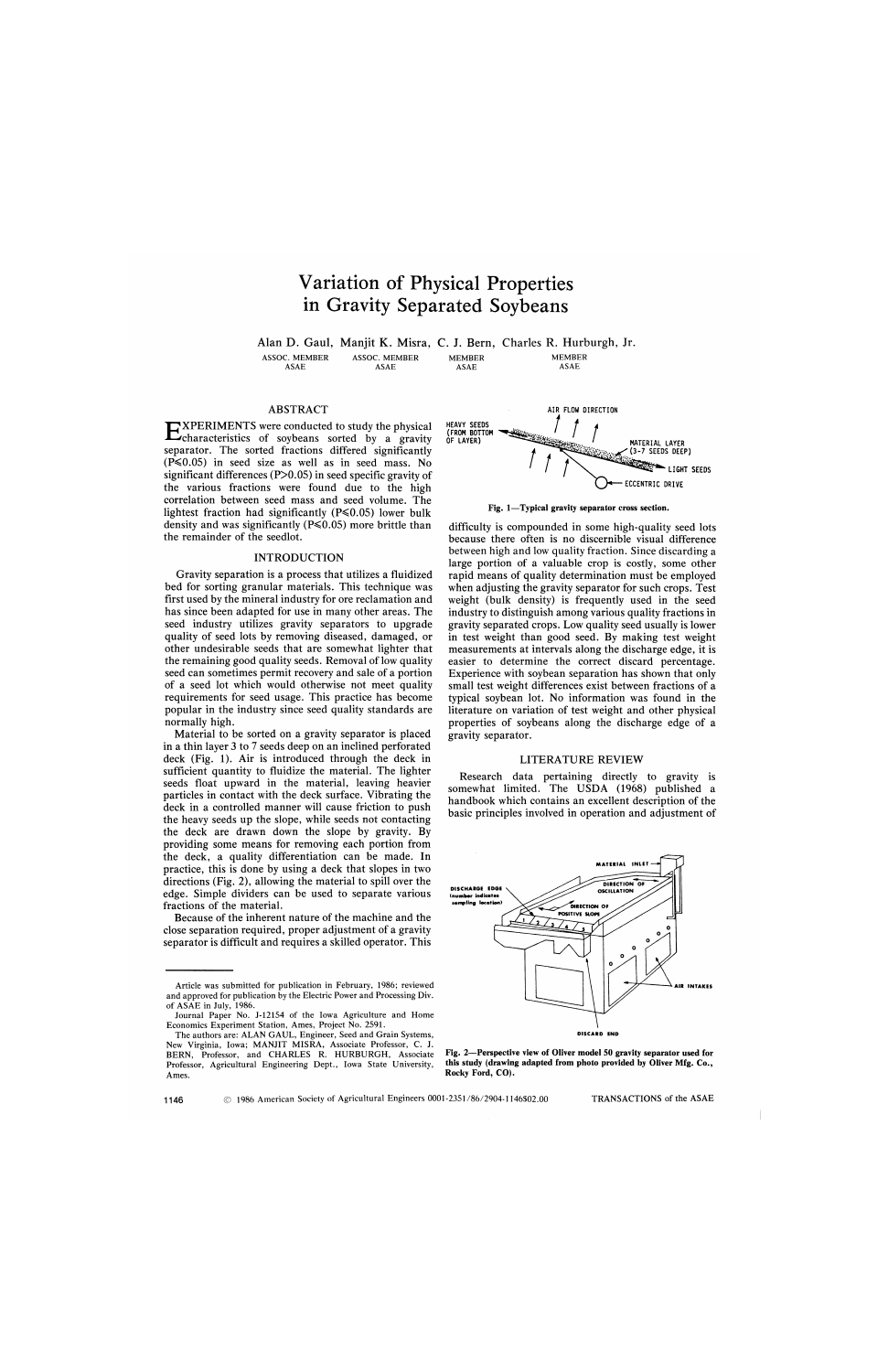gravity separators. Mississippi State University (1968) lists three general rules for gravity separation. According to this source, mixtures of seeds of similar size and shape but with different seed densities will be split into fractions of different specific gravity. Seeds with uniform seed density but differing in size can be separated by size. Mixtures containing wide variations in both seed density and size cannot be separated properly.

Some information is available to describe types of separations possible on a gravity table for soybean seed. Misra (1981) found that removal of the lighter fraction from soybean seed lots using a gravity separator raised the average germination of the remaining seed by about 2 percentage points. Further studies (Misra et al., 1985) indicated that the gravity separator also successfully removed splits that were produced during movements of seeds from one location to another in a seed conditioning plant. Gaul (1983) found significant differences in test weight, seed coat damage levels, and breakage susceptibility in various fractions of corn sorted by gravity separation.

A few reports of research on density characteristics of grain were also found. Kerr (1950) found that test weight could sometimes be taken as an indicator of seed coat durability in corn. Shelef and Mohsenin (1968) used a specific gravity gradient column containing a mixture of liquid carbon tetrachloride-cyclohexane to determine the density range of individual kernels within given grain samples. Individual kernel specific gravities ranged from below 1.10 to over 1.32 within one lot of corn. Similar trends were also found for buckwheat, alfalfa, wheat, and clover.

This experiment was conducted to quantify the variation of basic physical characteristics in fractions of a soybean seedlot sorted by gravity separation.

### PROCEDURE

A split-plot experimental design with three varieties and two replications was used. The three varieties were 'Beeson,' 'Williams,' and 'Corsoy.' Replications consisted of the same soybean variety obtained from different seed farms. Approximately 273 kg of each seedlot were equilibrated to a moisture content between 8 and 9% by using a set of laboratory natural air dryers. Prior to gravity separation, all seed lots were screened and aspirated using a Crippen model H434 seed cleaner to remove broken seed and foreign material. Seed was then passed through an Amos model 100 spiral separator to remove non-round and shriveled seed. The gravity separator used for the test was an Oliver model 50 equipped with a 16-mesh deck and an adjustable feed gate. No dust hood was provided over the deck, and no attempt to recycle a middling fraction was made. To assure operating conditions for each lot, all seed discharged from the gravity deck was recycled manually for several minutes after start-up to provide time for machine adjustment. Care was taken to provide uniform deck coverage at a capacity of about 818 kg/h for all lots.

One sample of each seed lot was drawn at the seed inlet to the gravity separator and also at each of five locations across the discharge edge (Fig. 2). All samples weighed about 1 kg and were drawn by hand in a random order. Samples were stored in polyethelene bags closed by wire fasteners. All samples were held at 10 °C for approximately five weeks prior to further analysis.

Physical properties measured included split percentage, test weight, seed mass, seed volume, and breakage susceptibility. Percentage of splits was obtained by screening the initial sample with a 4.0-x 19-mm  $(10/64-x \frac{3}{4}-in.)$  slotted sieve and weighing splits that fell through the slots. Test weights were obtained using screened samples and a standard test weight apparatus. Average seed mass and volume results were obtained by weighing a 100-seed subsample and then determining the volume of the subsample by use of a Beckman model 930 air comparison pycnometer. Seed mass and volume values were used to calculate average specific gravity of soybeans.

A 500-g subsample was removed from each sample to test for breakage susceptibility. A series of 3 drops through a vertical 5-m tube onto a 45 degree inclined steel plate was used to simulate the handling of seeds in a soybean seed conditioning plant. All samples were fed at a uniform rate by using a Syntron vibratory feeder and were caught in a plastic wastebasket to minimize extraneous damage following initial impact (Fig. 3). A 4.0-x 19-mm (10/64-x  $\frac{3}{4}$ -in.) slotted sieve was used to determine percentage of splits in the subsample after the drops. This percentage was taken as an indicator of relative breakage susceptibility of the sample.

## RESULTS

Data was analyzed by using a combination of the Minitab program (Ryan et al., 1976) on the VAX



**Fig. 3—Set-up used to determine breakage susceptibility of samples.**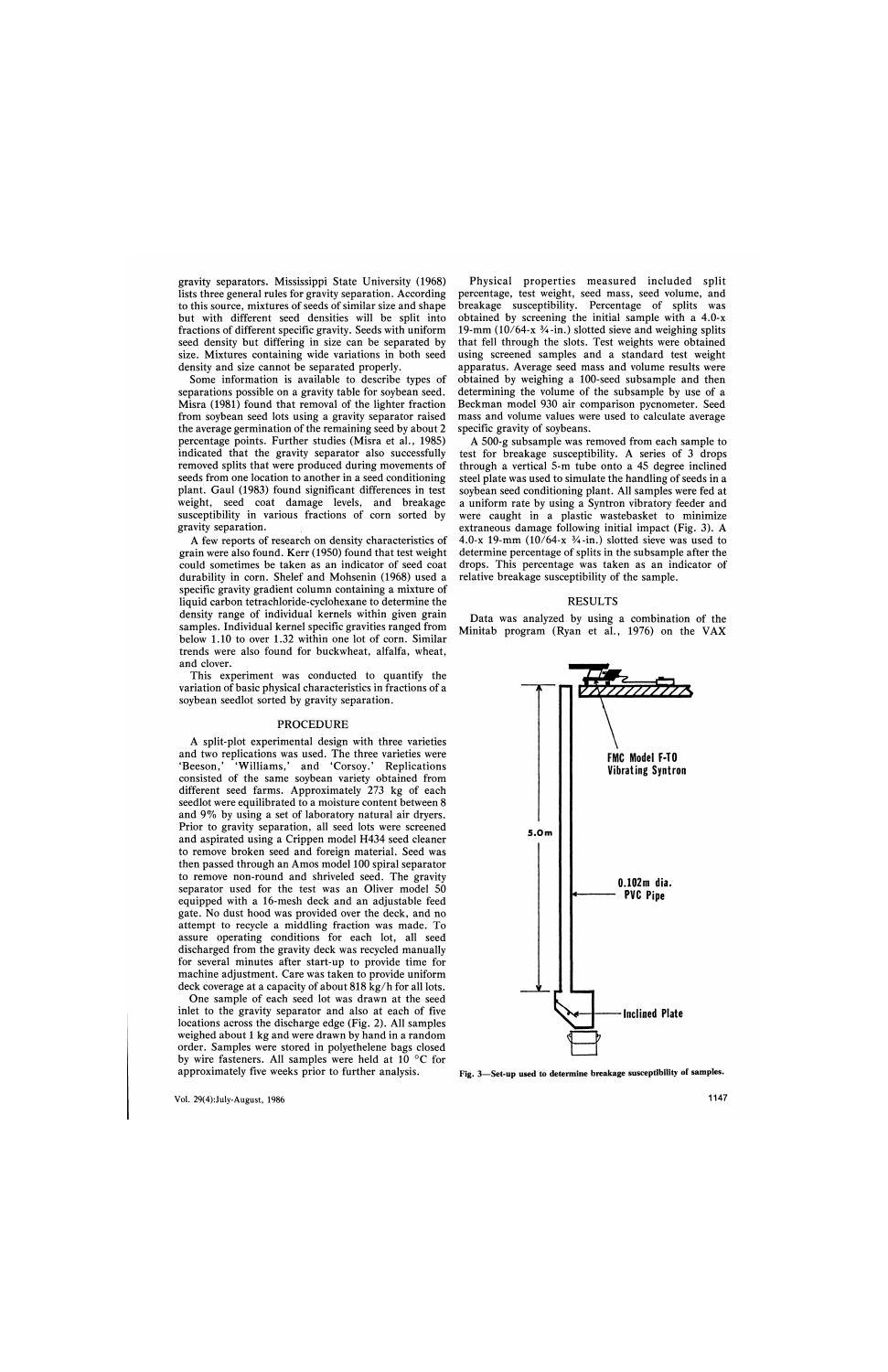**TABLE 1. EFFECT OF VARIETY ON PHYSICAL PROPERTIES OF SOYBEANS** 

| Variety  | Specific<br>gravity | Mass.<br>g/100 | Volume.<br>$\rm cm^{3}/100$ | Test<br>weight.<br>kg/m <sup>3</sup> | Splits.<br>% | <b>Breakage</b><br>susceptibility,<br>% |
|----------|---------------------|----------------|-----------------------------|--------------------------------------|--------------|-----------------------------------------|
| Williams | $1.256a*$           | 17.39ab        | 13.84ab                     | 757.4a                               | 0.48a        | 2.0a                                    |
| Corsov   | 1.262a              | 15.92b         | 12.62 <sub>b</sub>          | 754.8a                               | 0.95a        | 2.15a                                   |
| Beeson   | 1.262a              | 19.24a         | 15.24a                      | 747.1a                               | 1.53a        | 7.12 <sub>b</sub>                       |
| Average  | 1.260               | 17.52          | 13.90                       | 753.5                                | 0.99         | 3.76                                    |

•Means with the same letters within columns do not differ significantly according to a Fisher's Least Significant Difference Test at the 5% level.

**TABLE 2. EFFECT OF SAMPLING LOCATION ON PHYSICAL PROPERTIES OF SOYBEANS** 

| Location     | Specific<br>gravity | Mass,<br>g/100 | Volume.<br>$\rm cm^{3}/100$ | Test<br>weight,<br>kg/m <sup>3</sup> | Splits.<br>% | <b>Breakage</b><br>susceptibility.<br>% |
|--------------|---------------------|----------------|-----------------------------|--------------------------------------|--------------|-----------------------------------------|
| 1            |                     |                |                             |                                      |              |                                         |
| (Heavy)      | $1.260a*$           | 18.55a         | 14.72a                      | 757.1a                               | 0.003a       | 1.67c                                   |
| 2            | 1.260a              | 17.82b         | 14.14b                      | 751.7a                               | 0.003a       | 1.78c                                   |
| 3            | 1.261a              | 17.40c         | 13.80c                      | 756.7a                               | 0.062a       | 2.65 <sub>bc</sub>                      |
| 4            | 1.262a              | 17.06d         | 13.52d                      | 754.4a                               | 0.218a       | 3.98 <sub>b</sub>                       |
| 5            |                     |                |                             |                                      |              |                                         |
| (Light)<br>6 | 1.259a              | 16.67e         | 13.25e                      | 741.0b                               | 4.993b       | 9.02a                                   |
| (Initial)    | 1.259a              | 17.59bc        | 13.97 <sub>bc</sub>         | 755.1a                               | 0.646a       | 3.43bc                                  |

\* Means with the same letters within columns do not differ significantly according to a Fisher's Least Significant Difference Test at the 5% level.

Computational System and an analysis of variance procedure on the Statistical Analysis System (SAS, 1982) provided by Iowa State University. The analysis of variance procedure indicated that there was no significant difference (P>0.05) among varieties in terms of specific gravity, bulk density and percentage of splits (Table 1). Beeson was found to be more susceptible to breakage than the other two varieties included in the study. Corsoy soybean seeds were significantly smaller in size and lighter in weight compared with soybeans in Beeson variety.

Table 2 lists average values of physical properties for all varieties at each location. A summary of results for each property considered follows.

Specific gravity, averaged across locations, varied insignificantly  $(P>0.05)$  over a range from 1.259 to 1.262. Seed mass varied significantly ( $P \le 0.05$ ) over a range from 16.67 to 18.56 g/100 seeds. A consistent trend toward lower seed mass in samples closer to the light end (location 5) was noted, with an average value at location 5 almost 2g/100 seeds lower than the samples at the heavy end (location 1). The average seed mass at the light end (location 5) was also almost lg/100 seeds lower than the input sample (location 6). Seed volumes determined by using the air-comparison pycnometer varied over a range from 13.25 to  $14.72 \text{ cm}^3/100 \text{ seeds. A}$ very high correlation ( $r = 0.996$ ) between seed volume and seed mass was found (Fig. 4). For this reason, the same trends discussed for seed mass also hold for seed volume. This linear relationship between seed volume and mass supports the finding of a constant specific gravity for all samples.

Virtually all splits in each sample were concentrated in the light fraction (location 5). Only the fraction from this sampling location had a significantly different ( $P \le 0.05$ ) percentage of splits from that in any other location (Table 2). Average split percentages in the light fraction (5%) were almost eight times higher than in the initial sample (0.65%, Table 2).

Samples collected from location 5 were also significantly lower ( $P \le 0.05$ ) in test weight than the initial sample (Table 2). No significant  $(P>0.05)$  difference between test weights of the other fractions was found. The data indicated a strong relationship between test weight and splits content (Fig. 5) for all samples taken from location 5 (light fraction).

Breakage susceptibility, as measured from the 5-m drops, indicated that samples from the light end (location 5) were more susceptible to breakage than samples from any other location. Samples taken from location 5 contained 2.6 times as many splits as the initial samples after drops (9% vs. 3.4%, see Table 2). There was also a strong correlation between brittleness (breakage susceptibility) and test weight for the discard



**Fig. 4**—**Average seed volume from air comparison pycnometer vs. average seed mass.**